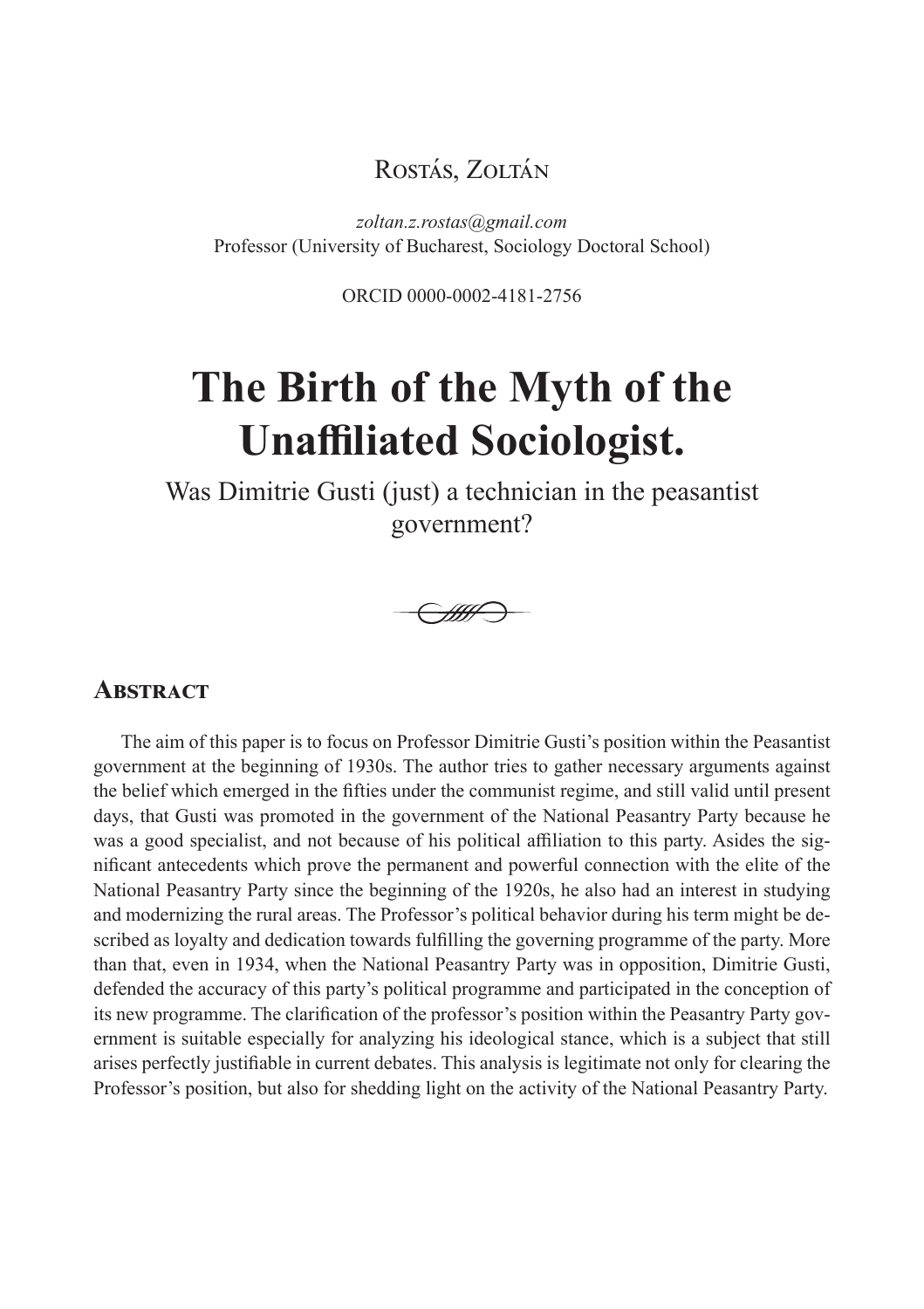### **Keywords:**

Dimitrie Gusti, monographic sociology, National Peasantry Party, political behavior, the rehabilitation of sociology

DOI 10.14232/belv.2021.3.4 https://doi.org/10.14232/belv.2021.3.4

Cikkre való hivatkozás / How to cite this article: Rostás Zoltán (2021): The Birth of the Myth of the Unaffiliated Sociologist. Was Dimitrie Gusti (just) a technician in the peasantist government? Belvedere Meridionale vol. 33. no. 3. 76-89. pp

ISSN 1419-0222 (print) ISSN 2064-5929 (online, pdf)

(Creative Commons) Nevezd meg! – Így add tovább! 4.0 (CC BY-SA 4.0) (Creative Commons) Attribution-ShareAlike 4.0 International (CC BY-SA 4.0)

www.belvedere-meridionale.hu

It is not only recently that the sociologist's political commitment has come into question, but the manner and the seriousness of the commitment knew very different degrees of intensity over time. Leaving aside the ethical debate regarding the participation of contemporary sociologists in political and military processes (as it does not make the object of this study), we focus on some endeavours related to the political commitment of some sociologists of the interwar period. According to our research, these endeavours reflect to a significant degree the political values imposed upon or assumed by the historians of sociology. Obviously, no researcher can "escape" the culture and ideology in which they became investigators of sociology's past, but we believe that understanding *sine ira et studio* the context and history of the interwar sociologists' political commitment would sensibly reduce the risk of their image being distorted.

It is not only recently that the sociologist's political commitment has come into question, but the manner and the seriousness of the commitment knew very different degrees of intensity over time. Leaving aside the ethical debate regarding the participation of contemporary sociologists in political and military processes (as it does not make the object of this study), we focus on some endeavours related to the political commitment of some sociologists of the interwar period. According to our research, these endeavours reflect to a significant degree the political values imposed upon or assumed by the historians of sociology. Obviously, no researcher can "escape" the culture and ideology in which they became investigators of sociology's past, but we believe that understanding *sine ira et studio* the context and history of the interwar sociologists' political commitment would sensibly reduce the risk of their image being distorted.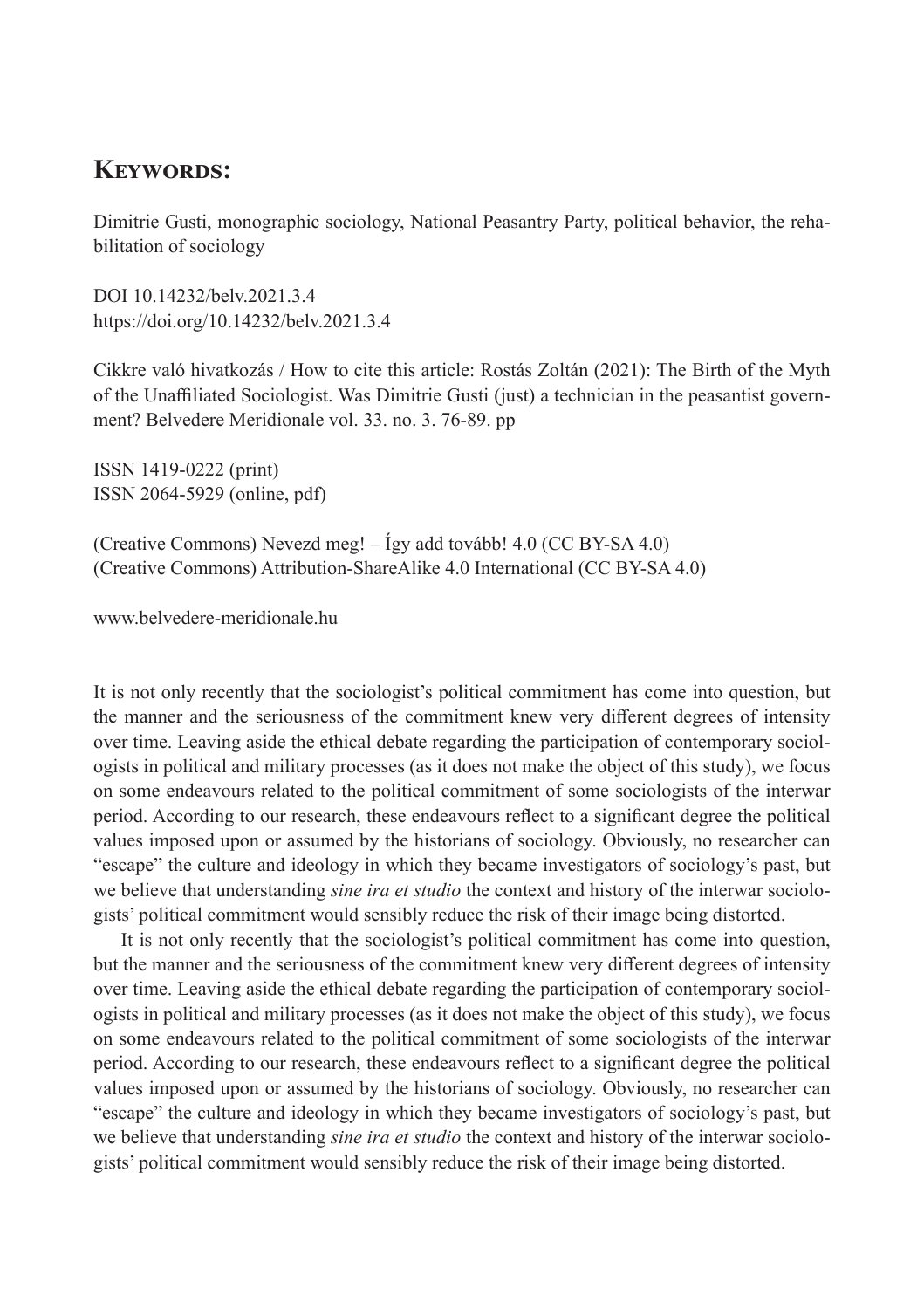#### **An exemplary minister**

In the history of Romanian sociology there is no shortage of sociologists with major political commitments during the interwar period. (We mention only between brackets that professor Petre Andrei (1891-1940) in Iași and professor Traian Brăileanu (1882-1947) were also ministers of education.) But the case of professor Dimitrie Gusti (1880-1955), the founder of the Romanian Social Institute and of the Bucharest Sociological School, definitely became the most controversial. This is why, in this study, we try to bring light on a matter related to the Professor's political commitment during the 1932-33 period, when he served as a minister. As we know, after King Carol II (1893-1953) dismissed (after only one year in office) the government of "technicians" led by the great historian Nicolae Iorga (1871-1940) in June 1932, the National Peasants' Party, a centre-left party that had been born and grown strong after World War I, was called to govern. After Iorga's flawed governing, the first task of the new government was to prepare parliamentary elections, so that the country be led by a legitimate cabinet. All the more so because only such a government could implement the anti-crisis measures so greatly needed also in Romania.

Within the cabinet formed by Alexandru Vaida Voievod (1872-1950), the professor was invited to head the Ministry of Education, Religious Affairs and Arts. As opposed to his colleagues, Gusti had never held any ministry office before. The professor kept his ministry office within all the Peasantist governments – after several reshuffles, including after the alternance of prime-ministers – from June 1932 until November 1933. During this period, the professor was a full member of the government, in the sense that he did not isolate himself in his projects related to his ministry, but he participated in the activity of the entire government. He supported several government proposals in entirely different fields than those of culture or education. We found neither that he was criticised by the old Peasantists regarding his activity, nor that his removal was proposed, not taking into account the rumour of his being replaced by professor Petre Andrei in the summer of 1932<sup>1</sup>. But the years of the world economic crisis were accompanied by political crisis. Consequently, the Peasantist governing was also extremely turbulent.

Despite his undisputed ministerial record within a Peasantist government, starting from the 1960's, during the period when sociology was being restored<sup>2</sup>, a belief started to prevail that Gusti had not been a Peasantist, because he did not have a PNŢ membership card, and that he had been an independent expert, a technocrat. Some might consider that clarifying this matter is as a mere technicality, but in our opinion, understanding the history of his political commitment brings us closer to understanding the political context in which the founder of the sociological school had to perform.

In order to shed some light on this matter, we will focus primarily on the period of the Peasantist governing, namely the 1932-1934 period, and the effects it had on Gusti's career. In our opinion, Gusti's behaviour can be explained only by analysing his actual and symbolic actions during that period, and not by analysing his later statements and the interpretations of those statements. (Obviously, these statements are important, but not for the beginning of the '30s. They are important for the privative context of the '50s, and this should make the object of

<sup>&</sup>lt;sup>1</sup> GOLOPENIIA 2010. 63.

<sup>&</sup>lt;sup>2</sup> Rostás 2018.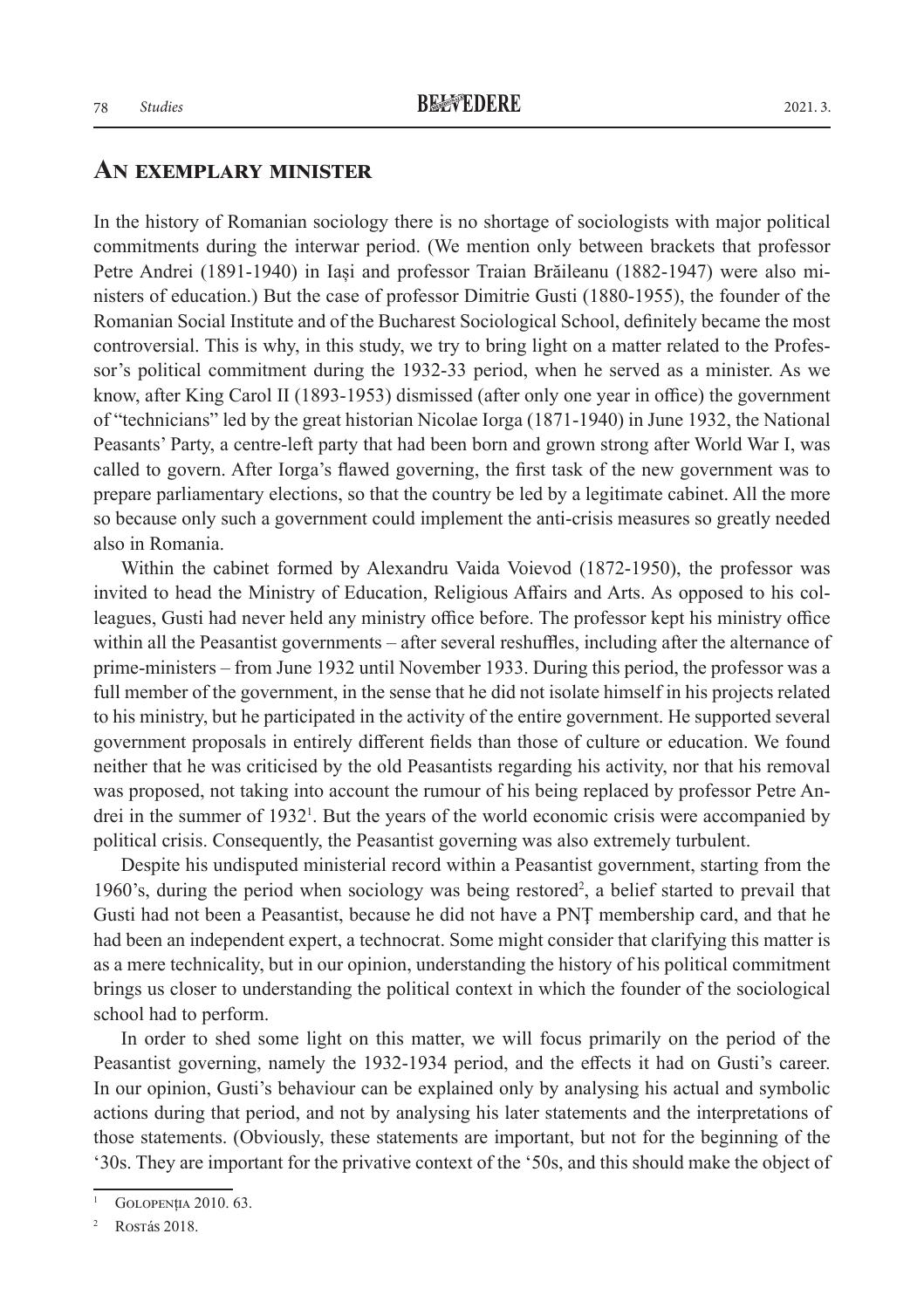another study.) Therefore, in this paper we will present Gusti's activity after pledging allegiance to King Carol II.

It is true that Gusti did not become a minister as any regular Peasantist, by climbing the party hierarchy, by participating in election campaigns, by fighting the National Liberal Party, General Averescu's People's Party or Iorga's Democratic Nationalist Party etc. Yet, Gusti's actions during his first days in office were visibly very useful to the party. He initiated a series of talks with professional federations whose members had been affected by the economic crisis, he participated in the meeting of the Inter-University Council and had a meeting with the writers who had been awarded the national prize, in an attempt to relaunch this initiative that had been abandoned for several years, and, most of all, he started to visit the schools in Bucharest. Further on, he visited the country – he inspected schools, he participated in training courses for school inspectors in Piteşti and for primary school teachers in Braşov.

But this activity of gathering information and *ad hoc* counselling did not have the sole purpose of obtaining data or of solving problems. His visits and meetings *were prepared, announced and in many occasions covered by the daily press*. This strategy of promoting his activity had a clear political objective: to illustrate the fact that schools of any level and the intellectuals, from primary school teachers to the great art or science authors, were going to find an effective and competent support under the new Peasantist government. After the general disappointment brought by Iorga's government of technicians, it was necessary to wake up the electorate of state employees in the education field from their lethargy. This is why Gusti, in the middle of summer and of the students' vacation, was visiting schools and pointing out in the press that this field that had suffered during the Iorga government needed reforms. This is a less known side of the sociology professor's activity, namely using the press to launch initiatives. Let us not forget that during his last years of studies in Berlin, between 1906 and 1908, Gusti was a very keen observer of the nature and purpose of the press.

It is well-known that Gusti did everything he could to promote his sociological school and his reform projects, including those related to the ministry. But precisely in order to accomplish these plans, he participated directly in the party election campaign in the summer of 1932, contributing to its victory. Therefore, Dimitrie Gusti was in no way neutral, but he entered the electoral battle in the Ilfov county alongside powerful Peasantist leaders such as Ion Mihalache (1882-1963) and Virgil Madgearu (1887-1940) who were running for the Chamber, while he himself was running for the Senate<sup>3</sup>. In this capacity, besides the publicity for the activity of the ministry, he followed the same path as the other candidates. He delivered electoral speeches, he participated in street gatherings. One event in which Gusti participated is worth mentioning exactly because it is characteristic of the interwar era.

It was an ordinary electoral PNȚ meeting which took place at the Eforie Hall in Bucharest. The opening speech was delivered by Gusti, who focused on the problems of his department under the circumstances of the crisis, pointing out that "a lot is being said about a finance and banking reform but so little about a school policy." And this brought about the school crisis. Even though "education is compulsory, illiteracy soars to such an extent that yearly there are 300,000 children who do not go to school." He went on and also named other vulnerabilities of the cultural activity in the country ("even though they have cooperatives and libraries, they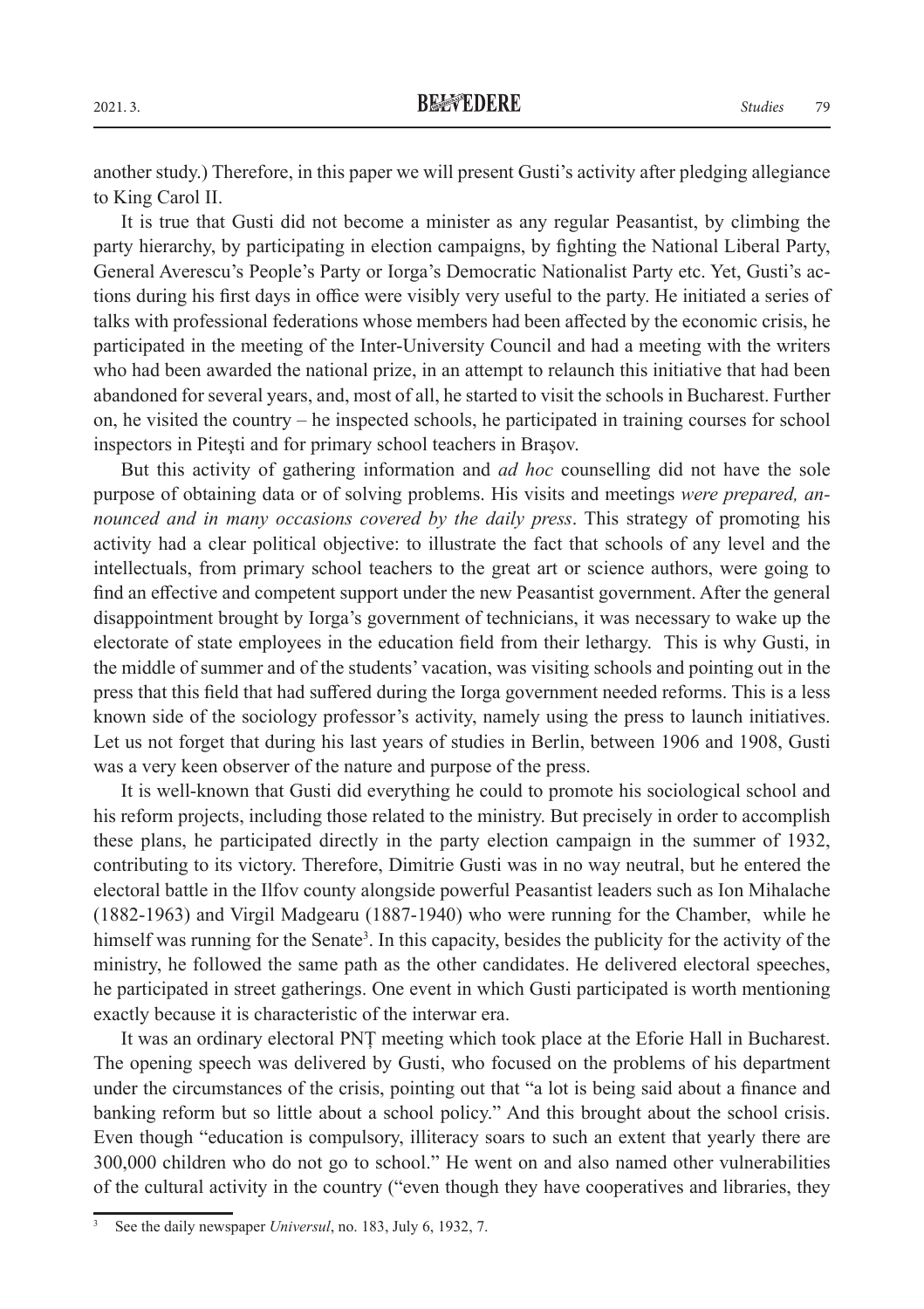don't know what to do with them"), or the problem of intellectual unemployment as a result of the university crisis. As Gusti did not use to attack anybody, there were no incidents during his speech. But Virgil Madgearu, the secretary general of the party, "attacked the liberal party accusing it of favouring the development of the big industry to the disadvantage of the little industry" and this generated an unpredicted event. During the speech of the secretary general, at some point somebody shouted "Fire!", "Out!" People got into a great panic and started to run scared towards the exit. Peace was restored with difficulty. Some of the citizens did not return to the hall. After the meeting, leaving the Eforie Hall, the National Peasantists protested in front of the offices of the *Adevărul* and *Dimineaţa* newspapers"4 , reported the Bucharest daily *Universul*.

Even from the analysis of this electoral campaign we can point out Gusti's commitment to the Peasantist policy. What we can also point out is the fact that in this new capacity he did not alter his actions or the discourse that he used to employ at the cross-party meetings of the Romanian Social Institute. We add here a detail which has to do with the political and electoral logic: after the failure of a technocrat government, after the press had chastised this type of governing, Gusti's biggest mistake would have been to engage in electoral battle as an unaffiliated technician.

As we know, the National Peasants' Party won the elections in the summer of 1932, and Gusti took a seat in the Senate of the Peasantist power, besides his minister position. His activism did not wane after the end of the elections campaign, on the contrary.

Throughout his entire period in office, he was concerned with the situation of those members of the teaching staff who had been wronged previously. As a university professor and a dean from 1929 and until he was appointed a minister, he knew first-hand the students' and graduates' life during the economic depression and he worked towards improving their situation. Given that his ministry also included the departments of religious affairs and arts, Gusti did not hesitate to enter into dialogues with the members of the church and with the members of the world of literature and arts. He did not leave these fields to be managed exclusively by the general directors of the respective departments. To determine Gusti's efficiency as a minister judging by the number of dialogues and meetings with the representatives of these fields would be exaggerate. Nevertheless, what the press noted is significant: 70 meetings with associations of primary school teachers, secondary school teachers and graduates, almost 30 meetings on universityand student-related matters, over 20 meetings with representatives of several churches in Romania, almost 50 meetings with representatives of cultural associations, of visual artists and of musical institutions and, of course, with writers and playwrights. Under the circumstances of the world economic crisis, which impacted also upon Romania, and of the austerity measures, Gusti managed to improve the situation of the underprivileged in his system and even to prevent the closing down of some cultural institutions, and he managed to set up new ones. It is enough to mention the setting up of the prizes for young writers or the Book Month. But Gusti's commitment does not end with the tasks of his ministry. He participated in almost 50 more protocol meetings, time-consuming solemnities, stressful parliamentary debates than the other members of the government. We should also recall his foreign mission to Italy, for the inauguration of the Romanian School in Rome. On this occasion, Gusti met not only with his counterpart, Francesco Ercole, the Minister of National Education, but also with Prime-Minister Benitto Mussolini,

<sup>4</sup> *Universul*, July 12, 1932, 12.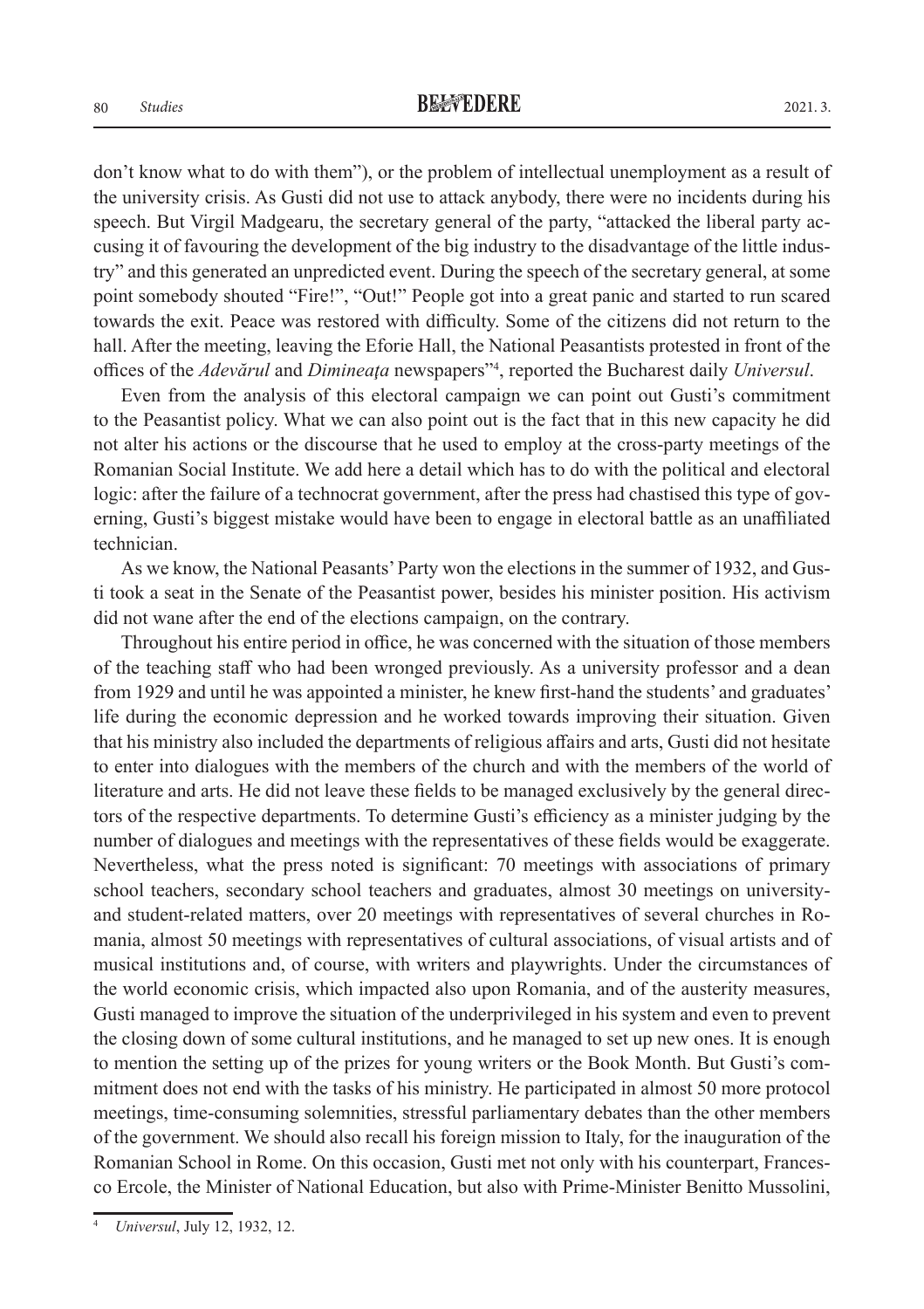with King Victor Emanuel the  $3<sup>rd</sup>$  and with Pope Pius the  $11<sup>th</sup>$ . A separate study is needed to cover this almost two-week visit to Italy of minister Gusti.

Besides the task of doing away with the problems brought about by the previous government, Gusti initiated a series of innovating actions, beyond the meticulously documented legislative proposals, beyond the research on the education system included in the volume of documents5 edited one year after the completion of his term. This feverish reforming activity occasioned by his position as a minister had only one unforeseen (although predictable) consequence: the monographists, the members of the Bucharest Sociological School, those with whom he had been exploring the Romanian rural reality for seven years, starting as early as 1925, felt abandoned, lacking the Professor's direct guidance. Gusti did not forget his first and foremost commitment to researching the reality with the help of the young people he trained. He helped the monographists with scholarships abroad, by financing the Făgăraş summer camp (called "writing camp"), which also offered additional field research opportunities in Drăguș.<sup>6</sup> But Gusti's absence from amidst the young monographists generated a sentiment of crisis, something which his most important assistant, Henri H. Stahl (1901-1991) later on called "the monography crisis".<sup>7</sup>

Naturally, this situation partially illustrated the well-known conflict between his calling as a scientist and his calling as a politician, but Gusti was convinced, as any East-European intellectual, that thorough reforms, science must help society escape underdevelopment. For this reason, he thought that politics offered him the chance to try to accomplish as many of his reform ideals as possible. And, because generally his ideas coincided with the ideas of the National Peasants' Party (which at that time was considered a centre-left party), and because the party supported him, he also supported this government until it forwarded its resignation to the king in 1933.

#### **A Peasantist without an office**

After the November 1933 elections, when Gusti lost the ministry office, one could believe that he distanced himself from the PNȚ, especially because on 1 December 1933 King Carol II appointed him at the lead of the "Prince Carol" Royal Cultural Foundation. But Gusti's gesture to gather and publish, in 1934, the documents of his term as a minister in the great volume "A year at the Ministry of Education, Religious Affairs and Arts" shows his belief that his work in that government had not been in vain, even if only for this collection of documents, useful to anyone who would follow him at the Ministry of Education.

In the introduction to this volume, which includes the doctrine and legislative work of his ministry, Gusti clearly states his commitment to the peasantist values, and for this reason we will quote this entire part:

"In the «Program Manifesto» of the National Peasants' Party of 27 June 1932, the chapter regarding school reads as follows: «Citizens, the National Peasants' Party will strive

<sup>&</sup>lt;sup>5</sup> GUSTI 1934.

<sup>6</sup> Rostás 2013.

STAHL 1981. 195-272.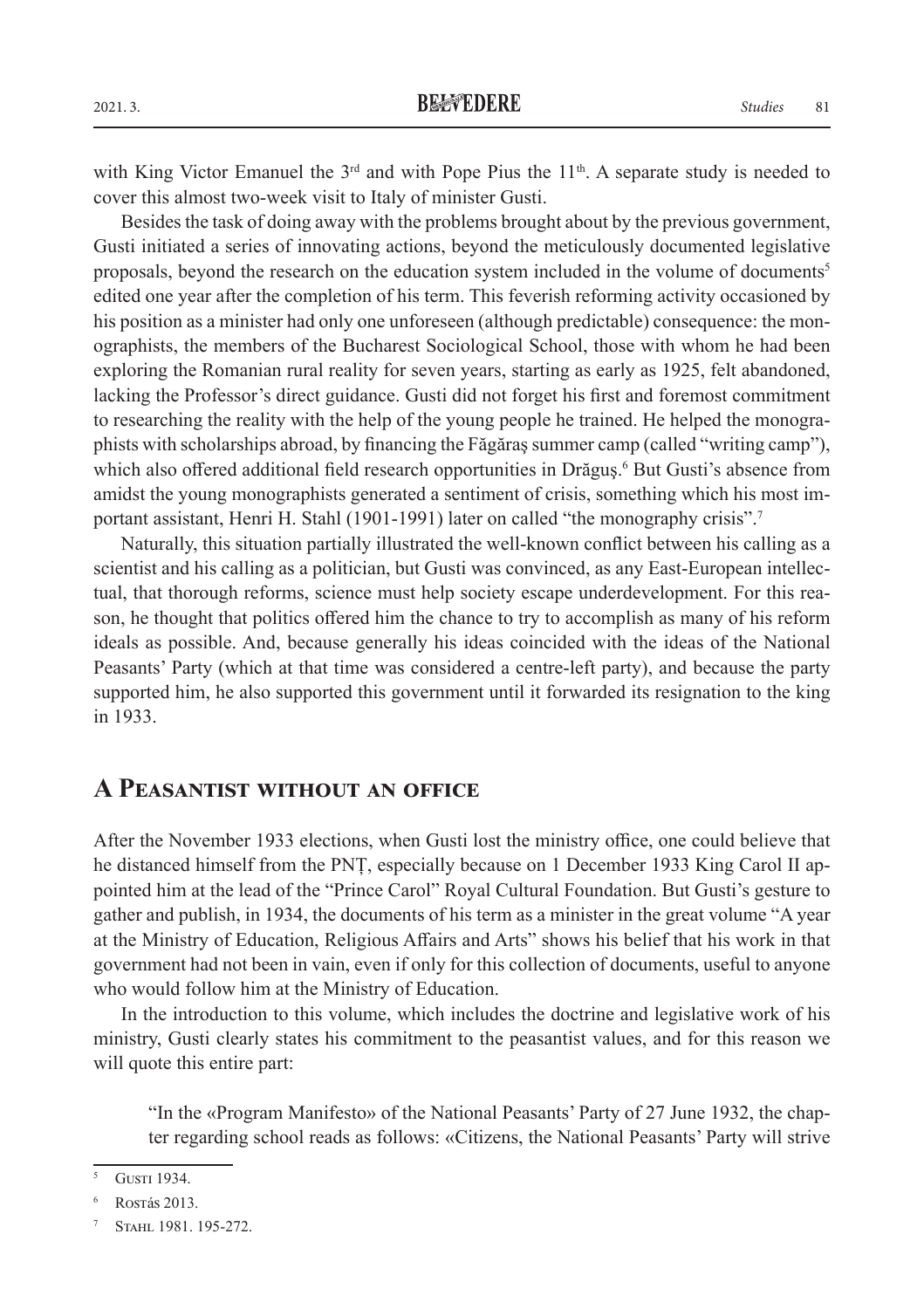and make all sacrifice in order to set up a school suitable to the current needs of the country. The primary education will be strengthened and will have a practical nature, being closely connected to the local life, so that it prepares the children for the life requirements and the environment in which they live. The decrease of the number of illiterates shall be pursued through all possible means. Higher peasant schools will be created to train the natural leaders of the villages and to improve village life. The secondary education will be regulated and improved so that its graduates can be useful to society right away and so that not all of them seek to go to Universities. The vocational education will be developed and focused on meeting the requirements of the social and economic life. The development of private education under the control of the state will be encouraged. Universities will have a greater creation capacity and also a greater impact on society. Besides school, the National Peasants' Party will oversee though all means the develop-

ment of the people's education through the cooperation of all the state services with the great cultural societies of the country.

The National Peasants' Party will do its best to restore to the Church its great role of comforting the soul and of guiding the believers on the right path, while giving its servants the respect and holiness they should enjoy in order to set the national life on pillars of trust and healthy traditions»."8

It is of great significance that in 1934, while in opposition, Gusti participated in the debates of this party's elite – within the framework of the National Peasants' Party Circle of Studies. We find him in a volume of projects elaborated by 20 PNŢ personalities, such as Mihail Ralea (1896-1964), Armand Călinescu (1893-1939), Virgil Madgearu (1887-1940), Ioan Răducanu (1884-1964), Petre Andrei (1891-1940), D. R. Ioaniţescu (1885-1970), Grigore Gafencu (1892- 1957) and others, each approaching a field in which they had already risen to prominence. Professor Gusti wrote about the prospects and the necessity of organizing the culture, carrying on the ideas he promoted while he was a minister and included in the above-mentioned volume. To conclude, during the above-mentioned years, Gusti's behaviour transpired not only ideological consistency, but also an organizational involvement with the party.9

#### **The peasantist past of an independent sociologist**

One can question if this PNŢ affiliation had any roots in the past. Formally, it had none. We have not seen any document so far that would confirm his membership to the National Peasants' Party. But if the membership card is not of real consequence, and if we follow Gusti's (more or less discreet) involvement in politics, we learn, from Keith Hitchins' *Rumania 1866-1947*, in chapter *Parties*, that the National Peasants' Party, whose initial leaders had been bank officers and cooperative workers, started to become popular with the intellectuals, as early as the beginning of the '20s, thanks to its commitment to "political democracy and social reform": "Among them there were notably Dimitrie Gusti, the well-known social anthropologist, and the members

Gusti 1934. VI-VII.

<sup>9</sup> *Rapoarte*, 1934.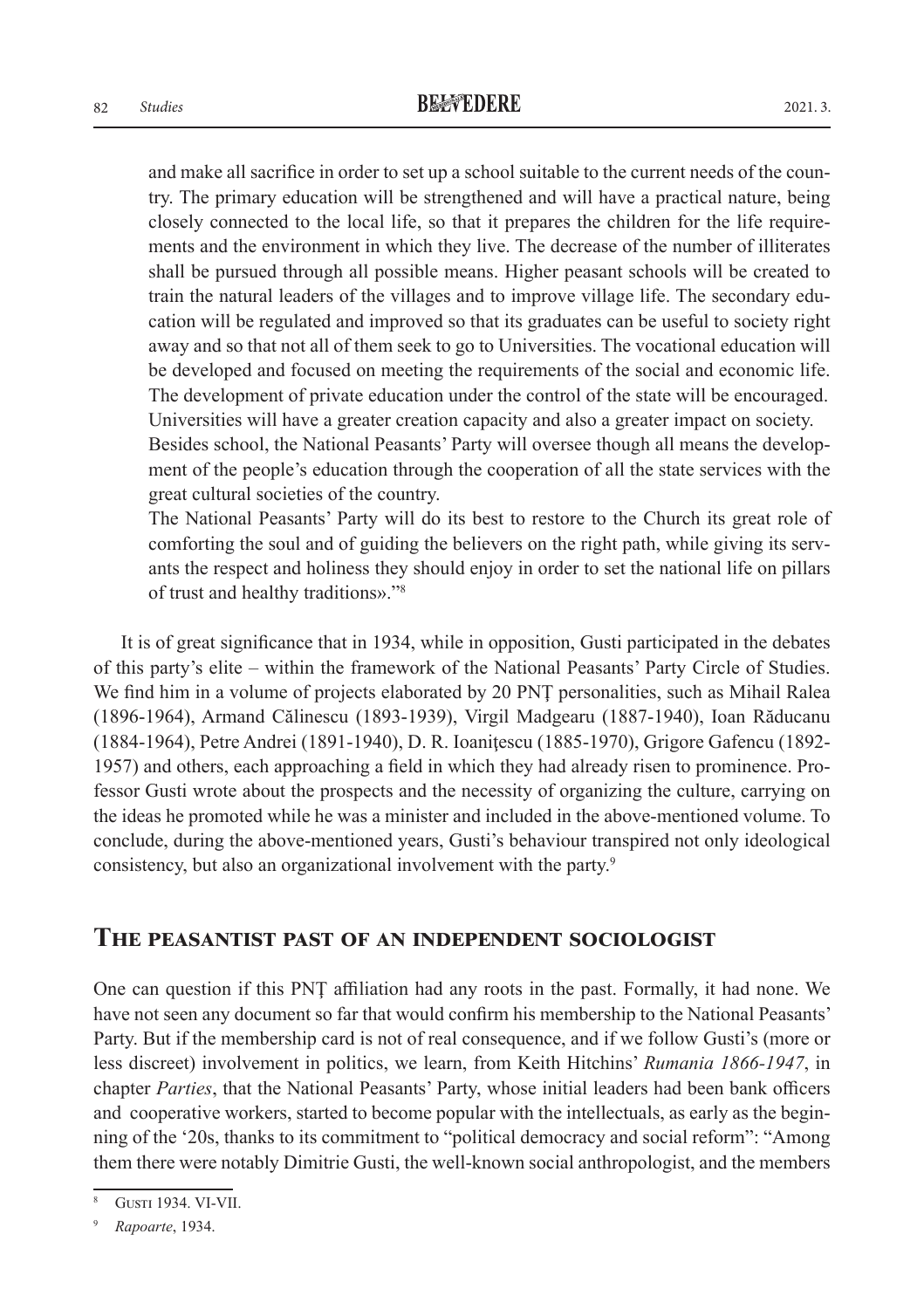of the Romanian Social Institute that he had set up in Bucharest in 1921; Virgil Madgearu, an economist who would become one of the lead theoreticians of peasantism $[\dots]$ ".<sup>10</sup> If during this period Gusti's peasantist activity had not been visible, as a founder, in 1918, of the *Association for Science and Social Reform*, which later became the *Romanian Social Institute*, his notoriety rose very quickly within the capital city's intellectual and political milieu, precisely because of the cross-party atmosphere he imposed at the debates of this institution. Also notorious is the fact that Virgil Madgearu, an old friend since the time they studied together in Germany, was Gusti's second in command in setting up all these institutions. It is clear that the two shared an identical interest in the village and in the rural matter, but while Gusti, by his nature and calling, tended towards promoting scientific thinking in politics, towards researching the rural realities, the economics professor Virgil Madgearu chose the political organization and action. Therefore, it is not by chance that when the Peasantists came to power, in December 1928, Gusti was invited as a president in the boards of the Autonomous House of State Monopolies, of the National Office of Cooperatives, of the Radio Broadcasting Company and, finally, to hold a minister position.

From this point of view, Mihail Manoilescu (1891-1950)'s memoirs, written in 1944 are a more than interesting document. A renowned engineer and economist, an ideologist of Romanian corporatism with a difficult political career in the interwar period (from fervently supporting King Carol II to contesting him and then to becoming his foreign secretary), Mihail Manoilescu (1891-1950) recalls with admiration Gusti's activity at the Romanian Social Institute.

"As any important institution – Manoilescu wrote – our Institute also had at its origin *one man*.

Gusti was an animator; a dynamic and likeable animator. This is why he did not launch a trend but he set up a beautiful intellectual display where, with his captivating delicacy, he managed to gather together those that would become, at the end of the war, the most important intellectual personalities of the country.

The malicious used to say about Gusti that he has the gift of discovering and attracting the future ministers to the Institute! But this joke was actually an homage; because encouraging *at the right time* the people who carry great hidden virtues within them is no small merit.

I started to work there in 1919 and I stayed there forever active and full of initiative, during the *heroic era* of the institute which ended once Gusti joined the National Peasants' Party.

Gusti could not have made a greater mistake than that of joining a party, *be that any party*. His great virtue and all his charm lied in his *neutrality*, this is why, precisely the day when – according to the well-known phrase – he "*got his political colours*", he lost his own colours and his uniqueness which made him fulfil a true *national* function."11

Yet, from the nostalgic description of Gusti's period of neutrality one can clearly understand Manoilescu's antipathy towards Madgearu and the party he represented:

<sup>&</sup>lt;sup>10</sup> HITCHINS 2013, 428.

<sup>&</sup>lt;sup>11</sup> MANOILESCU 1993. 49-50.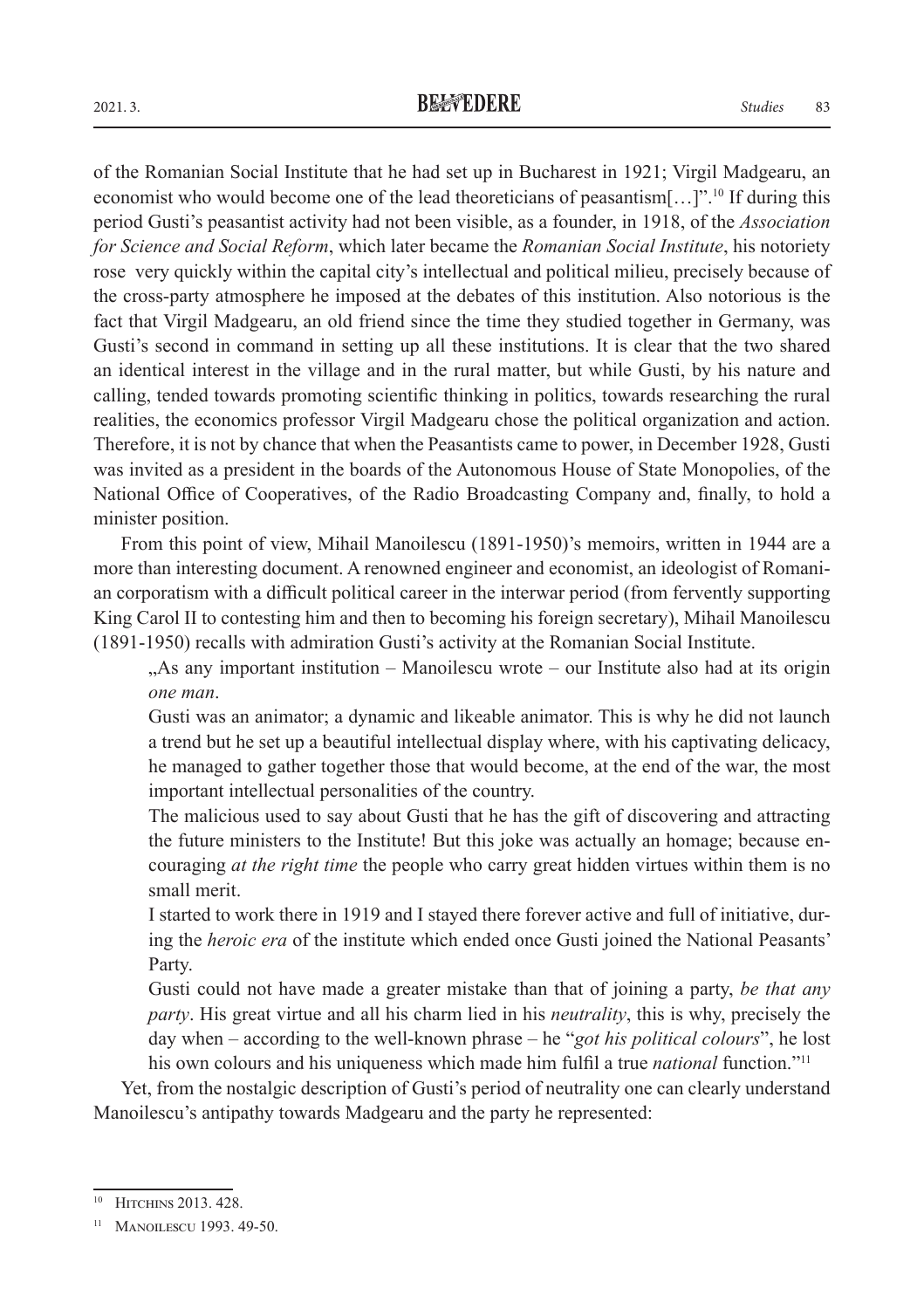"What made the beauty of the committee meetings is that, exactly as with Junimea, they were held orderly, at each of the members' houses, in an intimate atmosphere where only Madgearu's outbursts would spoil the general mood.

But it is fair to admit that at the Institute, even impetuous Madgearu left aside politics for quite a while, until the fatal day when he attracted Gusti into his party and in doing so he ruined the house where we all felt so well…"12

It is clear, and Manoilescu's memoirs prove it, that Madgearu's influence and confidence were a factor in Gusti's accepting political dignities before entering the government. But equally clear is the fact that Manoilescu did not realize that Gusti's neutrality was closely connected to the rural themes. In other words: Gusti hoped that his reform ideas would be accomplished by entering a government which agreed with him.

Therefore, even though he knew he needed to preserve the Romanian Social Institute as a cross-party scientific forum, Gusti was at the same time contributing to clarifying the party ideology as a supporter, without getting involved in the actual party life. On the other hand, the RSI actually was a cross-party institution given the activity of its departments and the series of conferences which were very renowned within the intellectual and political milieu of interwar Bucharest.

What is certain is that within the history of the National Peasants' Party we have not found so far any documents regarding Dimitrie Gusti's party activity, while his activity as an organizer of the Romanian Social Institute's conference and of the monographic sociology research was abundantly recorded. Furthermore, Dimitrie Gusti's style of maintaining good relations with the representatives of all the important parties was well known and recognized even by his opponents.

This style, as well as his proved managerial capability qualified him for the positions he occupied after the appointment of the PNŢ government, besides, of course, the guarantee of his loyalty as a supporter of the Peasantist movement.

It is worth pointing out that Gusti never used offensive words regarding his opponents, be they persons or parties, neither when he was a minister, nor even during the electoral campaign. Moreover, he even organized a consultation meeting with those who preceded him at the lead of the Ministry of Education.

And yet, it is inexplicable that at some point there was this almost general consensus that Gusti had been only a technocrat, a technician in the National Peasants' Party government during 1932-33. After reading the studies on Gusti's activity published after the end of his term, nobody stated or suggested that he was incongruous with the PNŢ Government, whether he was a member or not. 25 years after starting his university career, there appeared consistent studies regarding his multilateral activity signed by people with whom he worked closely such as Mircea Vulcănescu (1904-1952), Henri H. Stahl (1901-1991), Octavian Neamţu (1910-1976), Ion Zamfirescu (1907-2001), Traian Herseni (1907-1980), Gheorghe Vlădescu-Răcoasa (1885- 1989) and a series of politicians, but nobody disputed the nature of the professor's participation in the Peasantist government.<sup>13</sup>

<sup>&</sup>lt;sup>12</sup> MANOILESCU 1993. 50.

<sup>13</sup> *Omagiu* 1936.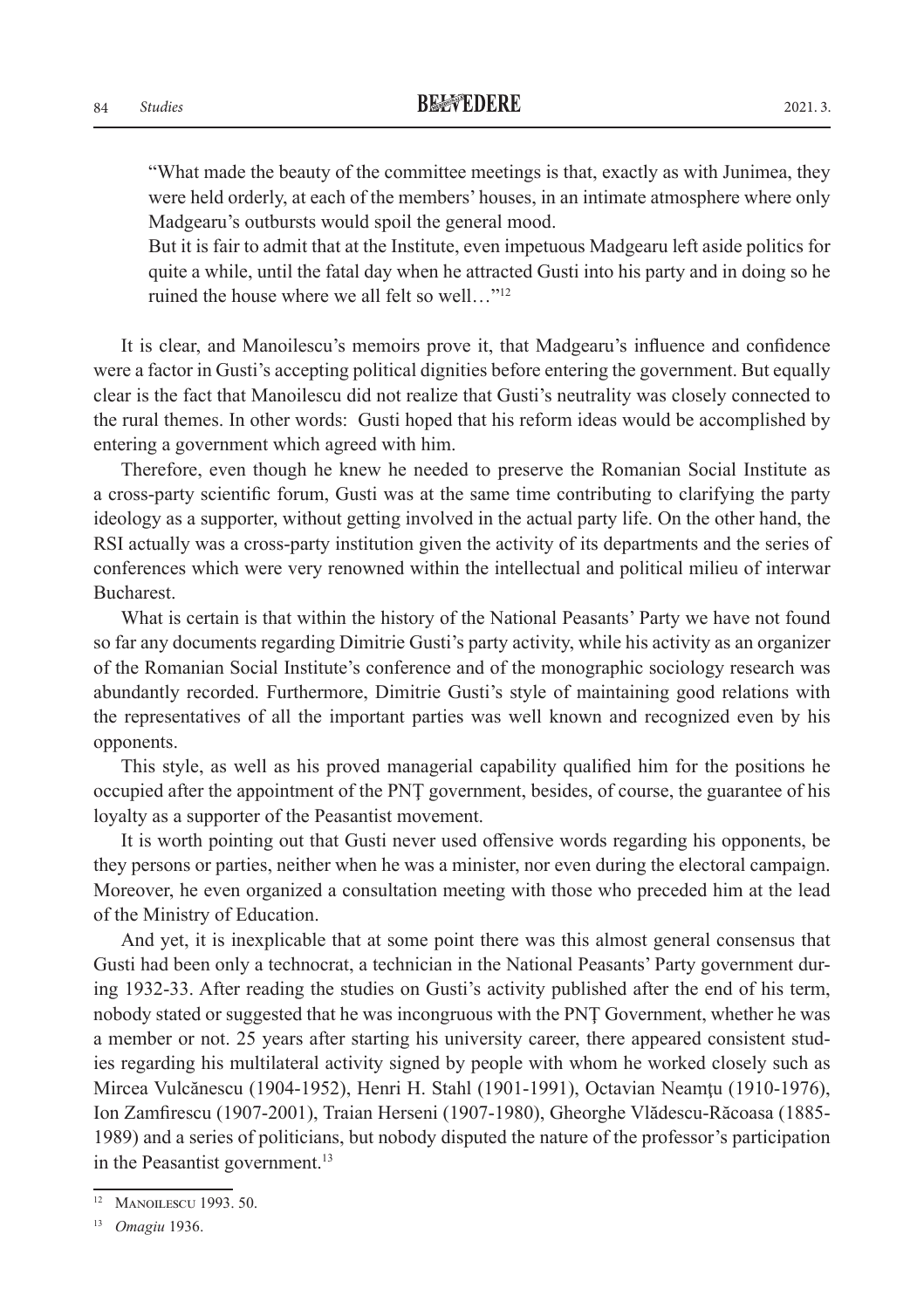After World War II, while sociology was struggling to survive, neither Gusti nor others mentioned the period in which he was a minister<sup>14</sup>. The professor only mentioned publicly and positively the monographic sociology research, the Law of Social Welfare and the importance and benefits of the International Congress of Sociology (even though it did not take place, because of the outbreak of the war).

## **The (explicable) dwindling memory of the peasantist commitment**

After 1948, that is after sociology was banished from the university and from among the social sciences, after the Academy of Romania became the Academy of the Popular Republic of Romania, where Gusti was no longer allowed, for almost ten years, Gusti was mentioned only as a representative of the bourgeoisie-enslaved sociology, as a Peasantist minister and other epithets of the time.

Gusti's public activity actually started to be re-evaluated within the wider context of revalorizing the cultural heritage initiated by the cultural authorities of the communist party at the beginning of the '60s. The studies meant to rehabilitate Gusti and his school also take into consideration the matter of introducing his political activity. Within this context, there appears for the first time the idea that Gusti would have become a member of the Peasantist governments because of his scientific prestige, while he was not even a member of the PNŢ. Those familiar with the respective period realize that the authors, Ovidiu Bădina, a young researcher who had studied in Moscow and Octavian Neamtu, a faithful co-worker of professor Gusti's since 1934, in order to have their book published, they were forced to "gloss over" the past and offer an image that the ideological authorities and the censorship could accept. This implied an acceptable interpretation of some facts from the past, capable to determine the censors to allow the problematic fragment. Thus, for a comparison with the above-sketched reasons for appointing Gusti to the three public offices, please find below the authors' interpretation:

"The tasks that Gusti received during the period 1929-1930 – the Radio Broadcasting Company, the Autonomous House of Monopolies, the National Office of Cooperatives – corresponded to his sociological, statistical and legal training achieved during his studies and developed creatively through the constructive activity he had been carrying out for a decade in the country. The radio stations were, in the culture policy program elaborated by Gusti, one of the most efficient instruments of dissemination for the national culture. He contributes to building a national broadcasting program and comes up with the idea of the Radio University."15

The glossing over intensifies when it comes to explaining why he entered the Peasantist government. It is suggested that he was not convinced of the necessity of this step and that this brought him only trouble in the long run:

"He did not accept to become a minister for vain ambition, but because he had a reform program for the public education to accomplish. The circumstances in which he accepted

**Rostás 2021.** 

<sup>15</sup> Bădina & Neamțu 1967. 89-90.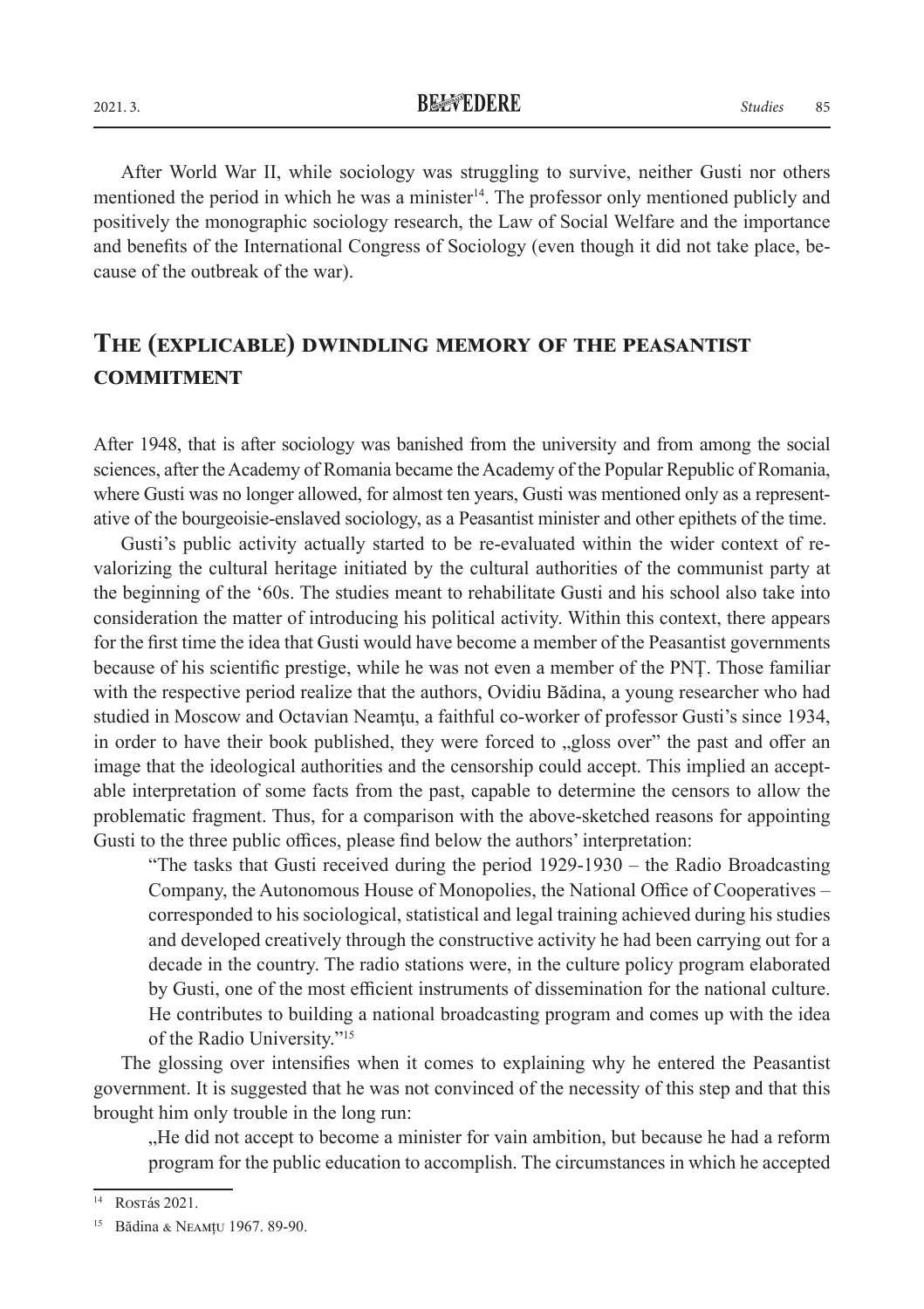to enter the National Peasantist government led by Al. Vaida-Voievod and the part N. Titulescu played in his decision are known from G. Vlădescu-Răcoasa's accounts. Gusti hesitated a lot. The document entitled «Should I run for office», in which his brother Anastase is showing him the reasons that would justify him to enter the government, that is to implement his own views in the field of culture policy, reflects the numerous considerations that Dimitrie had raised in his dialogues with his brother. In one year and four months, during that governing period, he was part of four governments, which hindered his activity very much. Moreover, the government crisis found him every time away from Bucharest, sometimes away from the country, in Rome or in Germany, on

official missions… "16

After thus setting the atmosphere for approaching the issue of the ministry position, the authors quote Gusti's own testimony, without specifying the date it was written:

"Gusti writes about this later on: 'I received the proposal to take part in a Peasantist government, even though I was not a member of the Peasants' Party, being offered first the Ministry of Foreign Affairs and then, after I refused, the Ministry of Education, Religious Affairs and Arts. My hesitation lasted for a few days'; '…The one who determined me to abandon my two-day hesitation to enter the government was N. Titulescu, with whom I was in a friendly relationship. He encouraged me to accept the proposal especially because, being in the government, I could help him in his policy to bring Romania closer to the Soviet Union, a policy which, as we know, was considered very bold at that time.'"17

This argument was obviously a manoeuvre to make Gusti's commitment to a Peasantist government acceptable to the cultural authorities of the time.

We quoted these paragraphs not in order to blame or expose the authors of the volume, but in order to show the reasons why they presented Gusti's time in office in this way. First of all, we should point out that in the end any history, even those considered scientific, are intellectual constructions. Furthermore, within the context of the ideological domination exerted by the Romanian Workers' Party (after 1965 – the Romanian Communist Party), only naïve intellectuals understood the "reclaiming of the cultural legacy" at the beginning of the '60s as an act of justice. This decision was actually a manoeuvre to find new legitimacy for the single party. And this widening of the legitimacy base did not also imply an objective study of the interwar political system or of the historical parties, and therefore neither the study of their governments. Even a neutral description of the political parties, of the role of personalities, of the international context - not to mention of the National-Peasantists, who were chastised more than the National-Liberals - was unthinkable. It is understandable why the authors needed a distorted (not to say hilarious) presentation of Gusti's involvement in the PNŢ Government. A minor moment with Nicolae Titulescu (1882-1941) was blown out of proportions expressly because the renowned foreign officer supported the revival of the relations with the Soviet Union, hence his memory was revered.

One wonders what was the source that supported the assertion that Gusti was rather a specialist, a technician in a government of politicians. The source was Gusti himself. But at the same time one should also wonder when and in what context did he deny his membership to

<sup>16</sup> Bădina & Neamțu 1967. 90-91.

<sup>17</sup> Bădina & Neamțu. 1967. 91.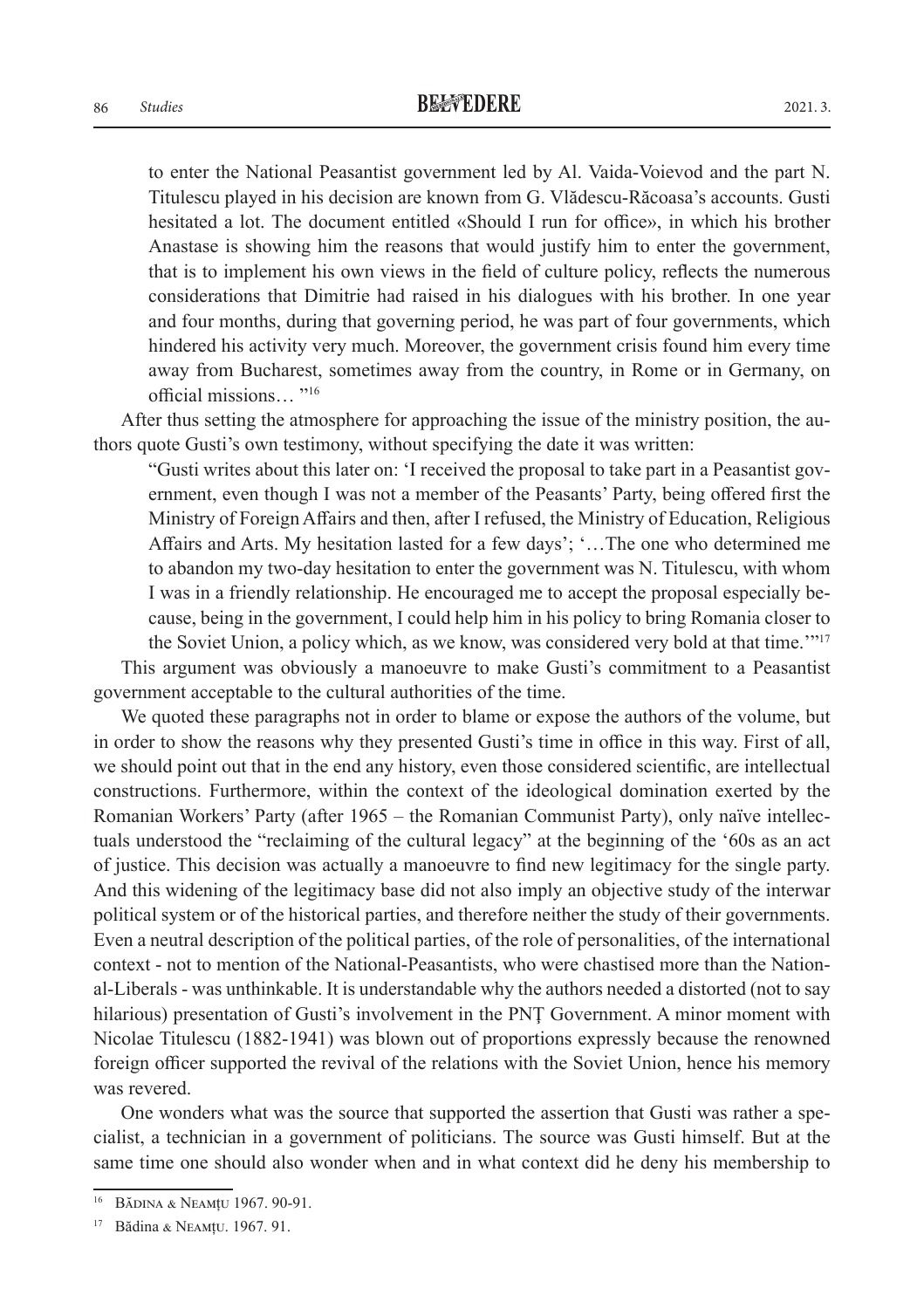the National Peasants' Party. The answer is revealing for those who know what the weight of a non-communist political past was for an intellectual after World War II. In volume VII of his WORKS edited in 1993, after the change of regime, Ovidiu Bădina gathers, in a chapter suggestively called "Texts removed from D. Gusti, WORKS, Vol. VI", the memorandums Gusti sent the central party and state authorities between 1946 and 1954. In a period when the entire intellectual elite was more or less blamed – many being arrested and sentenced – for cooperating with the regime from before 23 August 1944, it was natural that each would look for "mitigating circumstances" in their past. Therefore, it is understandable why Gusti insisted on this detail, that he was not a formal member of the PNŢ. It is worth quoting here these fragments from the memorandums written after 1948 also in order to exemplify the self-defence discourse of the intellectual whose freedom was threatened:

"I was not a member of the club of liberal, conservative or peasantist parties, because fortunately, on the one hand I had no ambition what so ever to raise to prominence and on the other hand, because, as an observer of the Romanian public life, I realized their true value. Yet, in 1932, I received the proposal to take part in a Peasantist government, even though I was not a member of the Peasants' Party, being offered first the Ministry of Foreign Affairs and then, after I refused, the Ministry of Education, Religious Affairs and Arts "18

Further to the recommendation of prime-minister Dr. Petru Groza (1884-1958), Gusti elaborates more on the previous memorandum, and regarding the matter of his participation in the Peasantist government, he does not change the essence, but adds a few more sentences:

"In one year and four months I participated in four governments – the ministerial crisis always found me away from Bucharest – which, naturally, hindered a lot my activity. Nevertheless, I managed to leave behind enough studies and legislative proposals to make up a 1562-page volume, published in 1934."19

In 1950, after not having received his pension for four months and after having been evacuated from his own house, Gusti sends a shorter memorandum to the Minister of Internal Affairs, Teohari Georgescu (1908-1976), in which, to the known content, he adds:

"I was part of the 1932-33 governments as a *specialist*, as a *technician*, not as a politician…"20

In a later version, undated, he brings a nuance meant to also set himself apart from the Peasantist politics:

"In 1932 I received a proposal to be part of an election government in my sole capacity as a scientist and technician, not as a member of the party who formed the government, and of which I was not a member."21

The last letter – sent in September 1954, this time to his former student, Miron Constantinescu (1917-1974), an important leader of the Communist Party – published by Bădina – does not bring any new phrasing regarding his status in the above-mentioned governments, but recalls his actions after 23 August 1944, which demonstrated a deep understanding of the newly created

<sup>&</sup>lt;sup>18</sup> GUSTI 1993, 80.

<sup>&</sup>lt;sup>19</sup> GUSTI 1993, 87.

<sup>&</sup>lt;sup>20</sup> GUSTI 1993. 97.

<sup>&</sup>lt;sup>21</sup> GUSTI 1993. 99.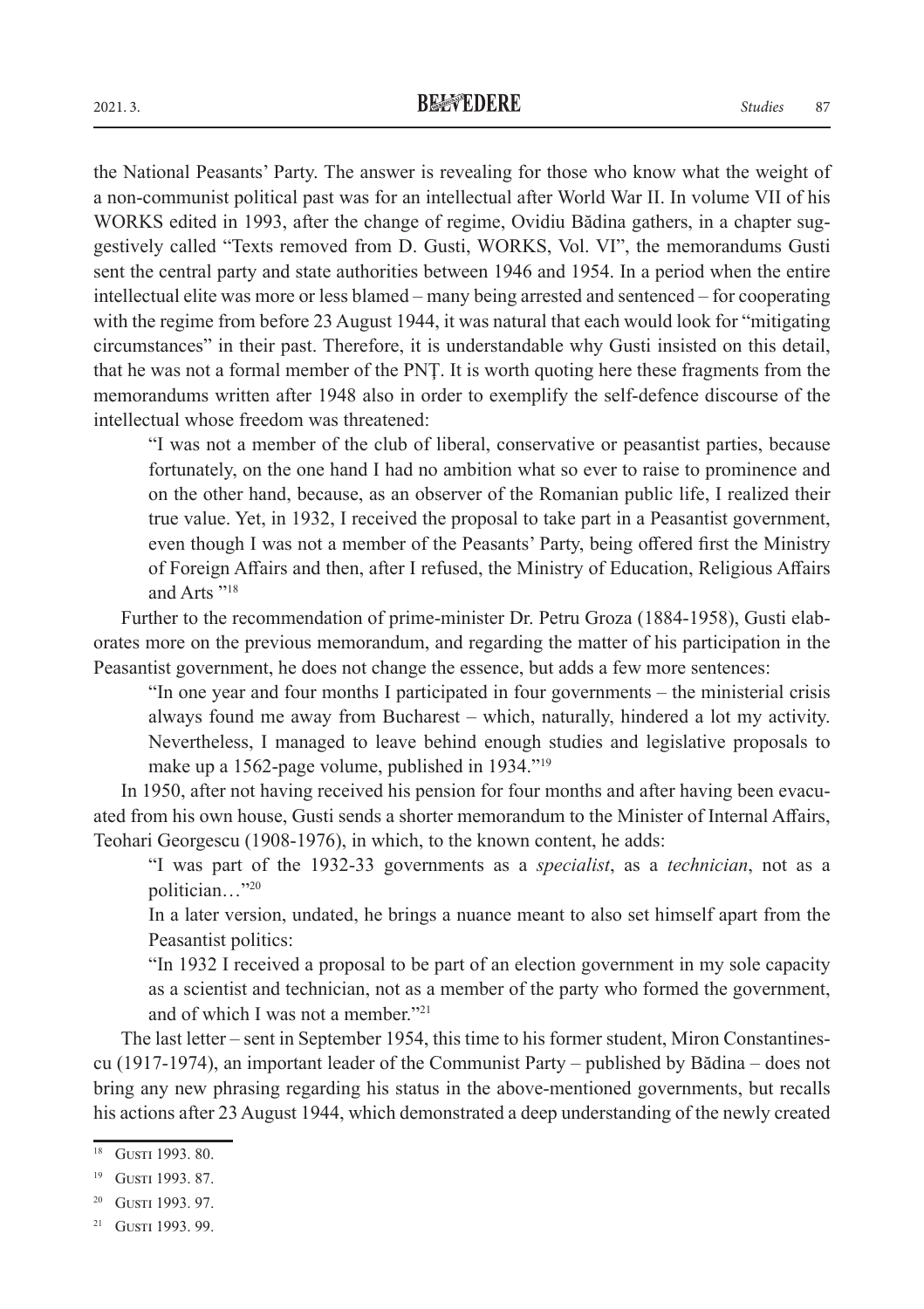situation. After all, this last letter is the desperate cry of an elderly professor, marginalised and ill, who continued to be followed and threatened, even after Stalin's death:

"…I insistently and with all my heart ask you, in your official capacity as a vice-president of the Council of Ministers and as a member of the C.C. of the PMR, to energetically intervene in order for me to be left in peace to carry my illnesses unbothered – please show that you knew me from when you obtained your BA, and then when you prepared your PhD and from when you carried out your activity in villages, through papers and studies at the height of the dictatorial regime, at the University and in the field.

Please take into consideration my old age, my illnesses, especially my heart and my nerves, under all their shapes, and tell everybody interested in my humble person, tell them, please, the Truth.

Let me be removed *once and for all* from the list of those prosecuted for faults; eight years of continuous errors and of troubled and tormented life are enough. Thank you! D. Gusti $"22$ 

Under such political circumstances anyone would try to diminish the importance of the role for which they were prosecuted, especially if their arguments formally had a cover.

The same strategy was used also by the authors quoted above, Ovidiu Bădina (1932-1999) and Octavian Neamțu, in order to avoid the danger of having the censorship refuse the presentation on Dimitrie Gusti's sociological work and his school. As the communist regime remained firm in accusing the interwar governments, the idea that Gusti did not agree with the PNT ideology and that he had been rather a technocrat in the 1932-1933 government was perpetuated.

Some might consider that this perpetuation is of no great consequence. Yet, we are of the opinion that not the formal enrolment but the commitment to a governmental program and the solidarity with the government are the ones matter. Gusti was not the only one in government structures who was not a party member, neither before nor after World War II. Much more important are the ideological consequences of Gusti's participation in this government of 1932-33. But the research regarding the matter of which "-ism" can apply to minister Gusti's activity is not yet satisfactorily concluded, and it does not fall upon this study to bring ideological clarifications. Also, we cannot approach the real consequences the ministry position had on the Bucharest Sociological School. Nevertheless, as we previously mentioned, the hypothesis regarding the "crisis of the monography" needs further clarifications.

#### **Conclusion**

This paper gathered the arguments necessary for demonstrating that the belief which started in the 1950s and was perpetuated until the present day is unfounded. According to this belief, Dimitrie Gusti was promoted within the National Peasants' Party thanks to his prestige as a specialist, as a technician and in no way because he was a Peasantist. The history preceding this government demonstrates the strong and permanent ties the professor had with the elite of this party starting as early as the '20s, to which the scientific interest for the rural world is to be added. But the clearest proof of his political views lies in his political behaviour during the

<sup>&</sup>lt;sup>22</sup> GUSTI 1993. 103.